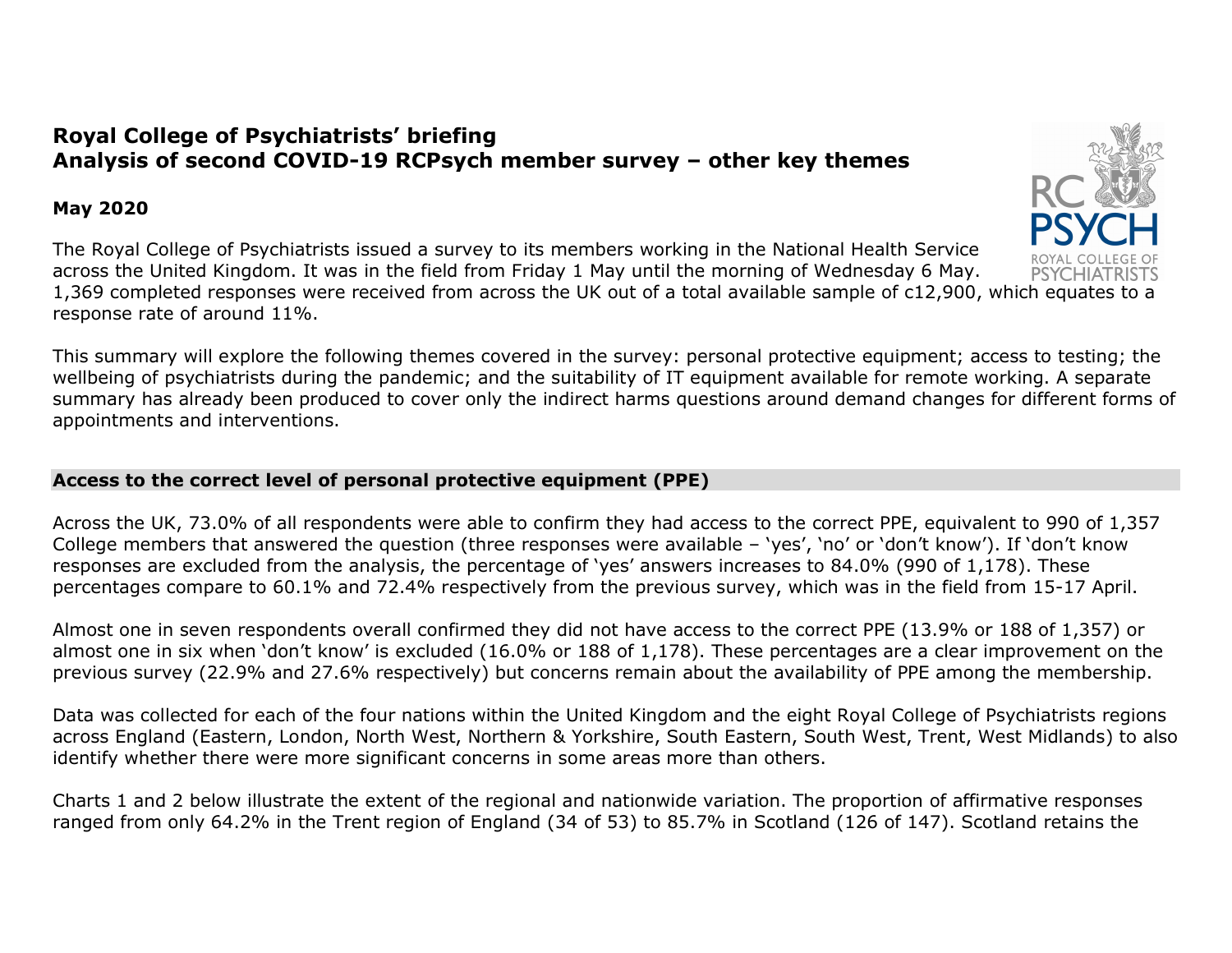largest percentage of 'yes' responses when 'don't knows' are excluded (92.0%), with Trent remaining the area with the greatest level of concern under this approach (77.3% of responses being positive).



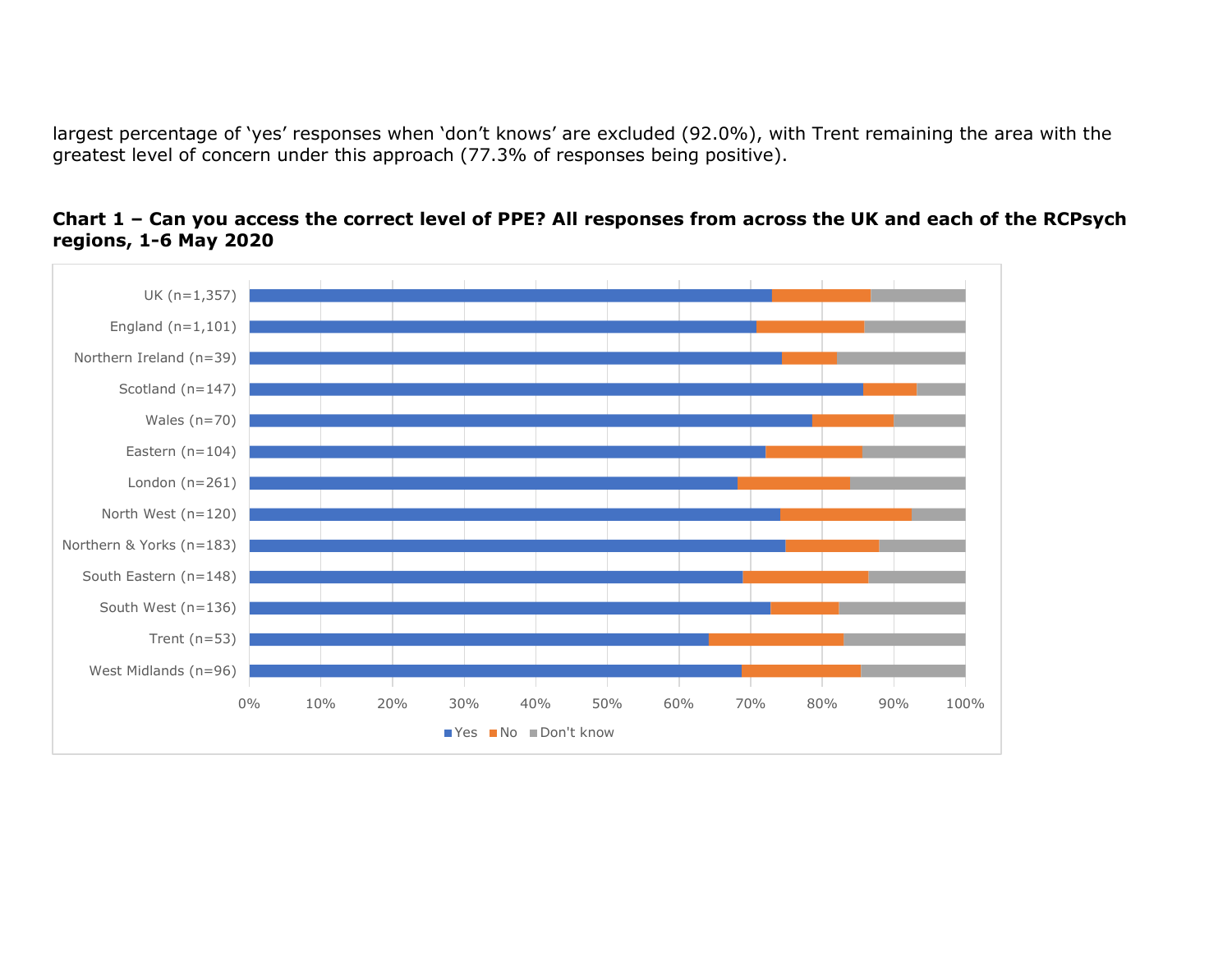

Chart 2 – Can you access the correct level of PPE? Definitive responses only from across the UK and each of the RCPsych regions, 1-6 May 2020

In this survey, members were also asked about the regularity in supply of various items of PPE. There was substantial variation in the answers for this question. After 'not applicable' answers were excluded, 90.9% of members from across the UK (1,095 of 1,205) confirmed disposable gloves are 'always' available, as did 85.4% of respondents in relation to disposable plastic aprons (1,008 of 1,181). A minority of members were however able to confirm that the following items are 'always' available: eye/face protection (44.7%); disposable fluid-resistant plastic gown/coverall (34.5%); and filtering face piece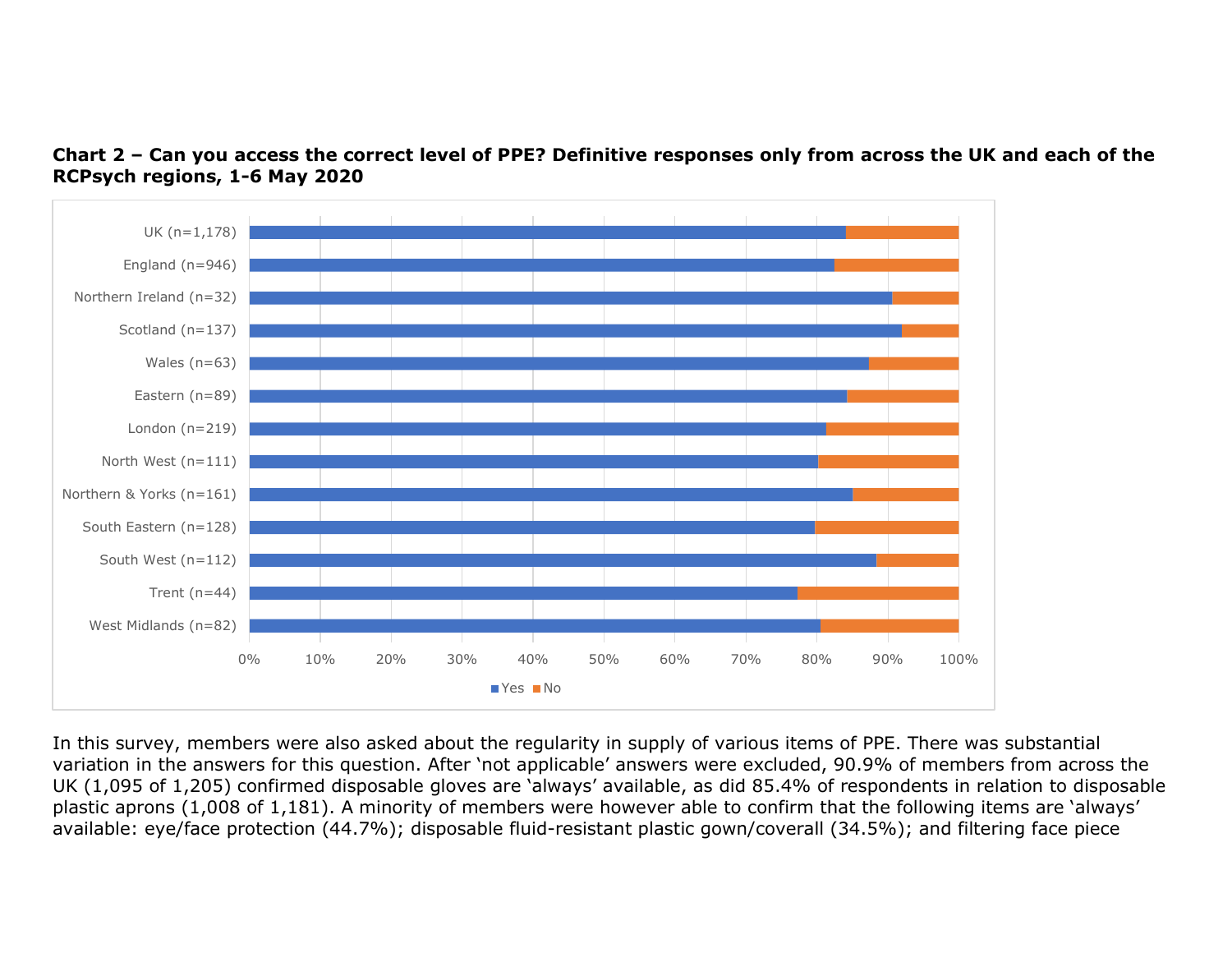respirators (FFP3 or FFP2) (22.5%). The latter was also confirmed to 'never' be available to 44.7% of respondents (314 of 702). The highest percentage of 'always' responses for gloves and aprons were found in Scotland among the four nations (94.2% and 91.8% respectively), whereas the lowest were both in Northern Ireland (82.9% and 76.5% respectively). Chart 3 below illustrates the UK-wide results for this question across each item of PPE.

### Chart 3 – Are you able to access the following PPE kit when you need it (in line with the latest guidance from your organisation)? Responses from across the UK, with 'not applicable' excluded, 1-6 May 2020



## Access to COVID-19 testing

College members were again asked to confirm availability of testing for three specific groups: patients, as per current testing guidance; members of their household with COVID-19 symptoms; and themselves if they developed COVID-19 symptoms.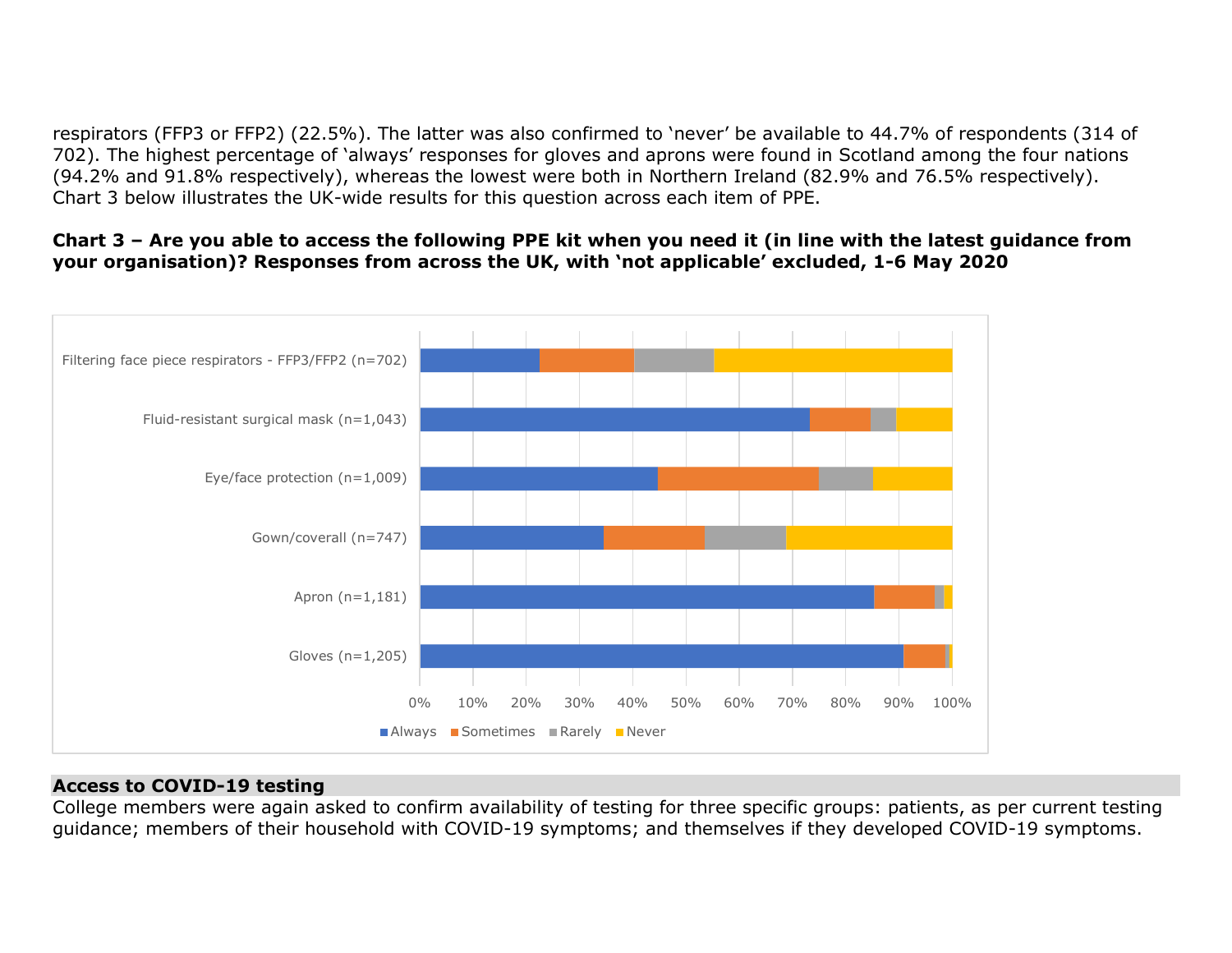With all responses factored in, only 67.6% of members (909 of 1,344) across the UK were able to confirm that their patients could access COVID-19 tests when required, ranging from 56.1% in Northern Ireland (23 of 41) to 76.2% in Scotland (112 of 147). Alternatively, if 'don't knows' are excluded, 89.2% of members (909 of 1,019) that were able to confirm whether tests for patients were available indicated that they could. Percentages varied from 83.8% in London (165 of 197) to 97.4% in Scotland (112 of 115). Those headline percentages compare to 53.6% and 75.2% respectively from the previous survey. Full results are illustrated below in Charts 3 and 4.

#### Chart 3 – Are you able to access COVID-19 testing that you need for your patients, as per current testing guidance? All responses from across the UK and each of the RCPsych regions, 1-6 May 2020

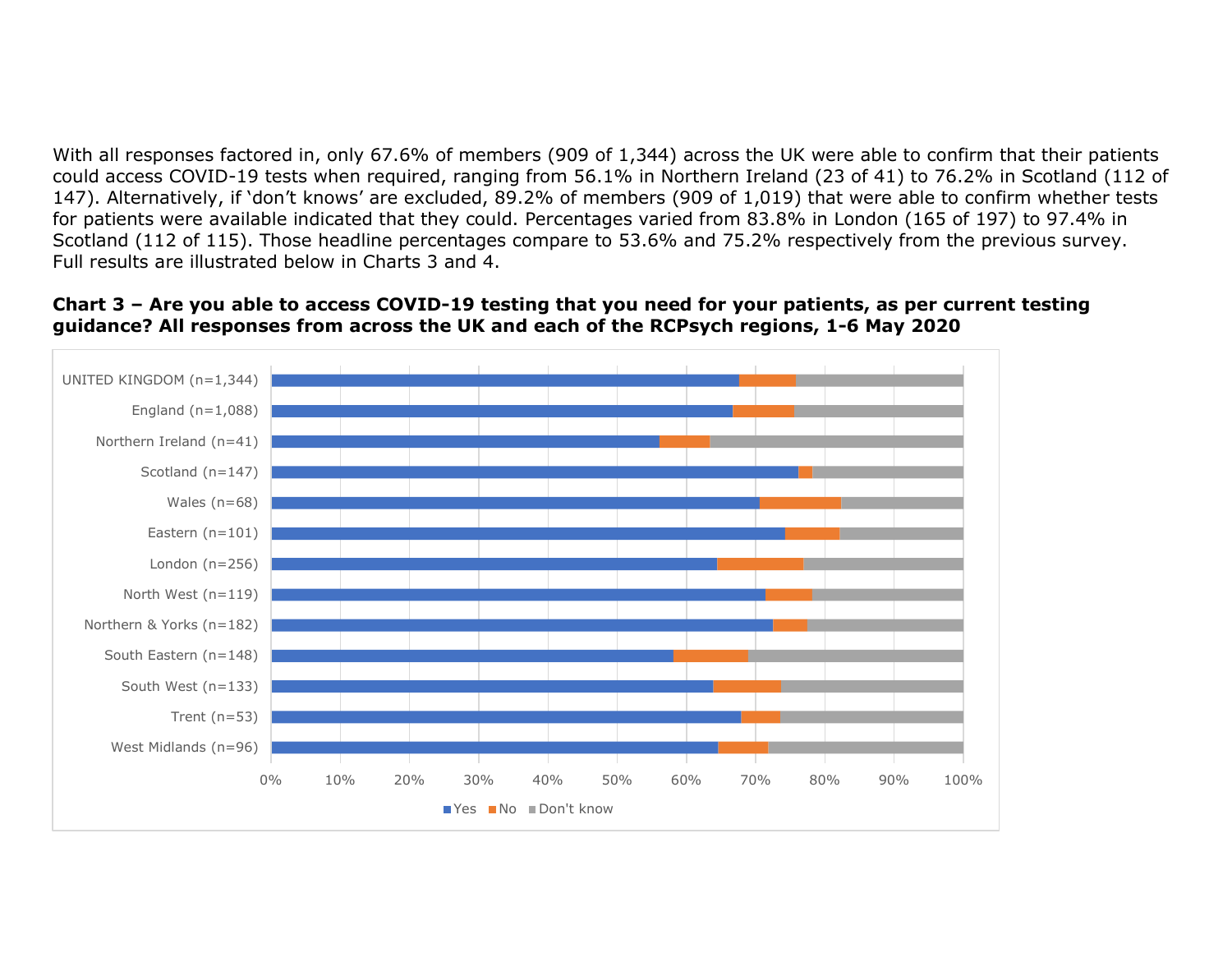Chart 4 – Are you able to access COVID-19 testing that you need for your patients, as per current testing guidance? Definitive responses only from across England and each of the RCPsych regions, 1-6 May 2020



Only 55.9% of respondents (753 of 1,347) were able to confirm that members of their own household with symptoms had access to tests, with percentages of 'yes' responses varying from 47.5% in Eastern England (48 of 101) to 77.6% in Scotland (114 of 147). Once 'don't know' responses are excluded, the overall percentage of positive answers to this question nationwide does rise to 78.9% (753 of 954), ranging from 67.4% in London (124 of 184) to 93.3% in Northern Ireland (28 of 30). The headline percentages of 'yes' responses can be compared to 30.0% and 44.0% respectively in the last survey.

The full set of results are captured in Charts 5 and 6 below.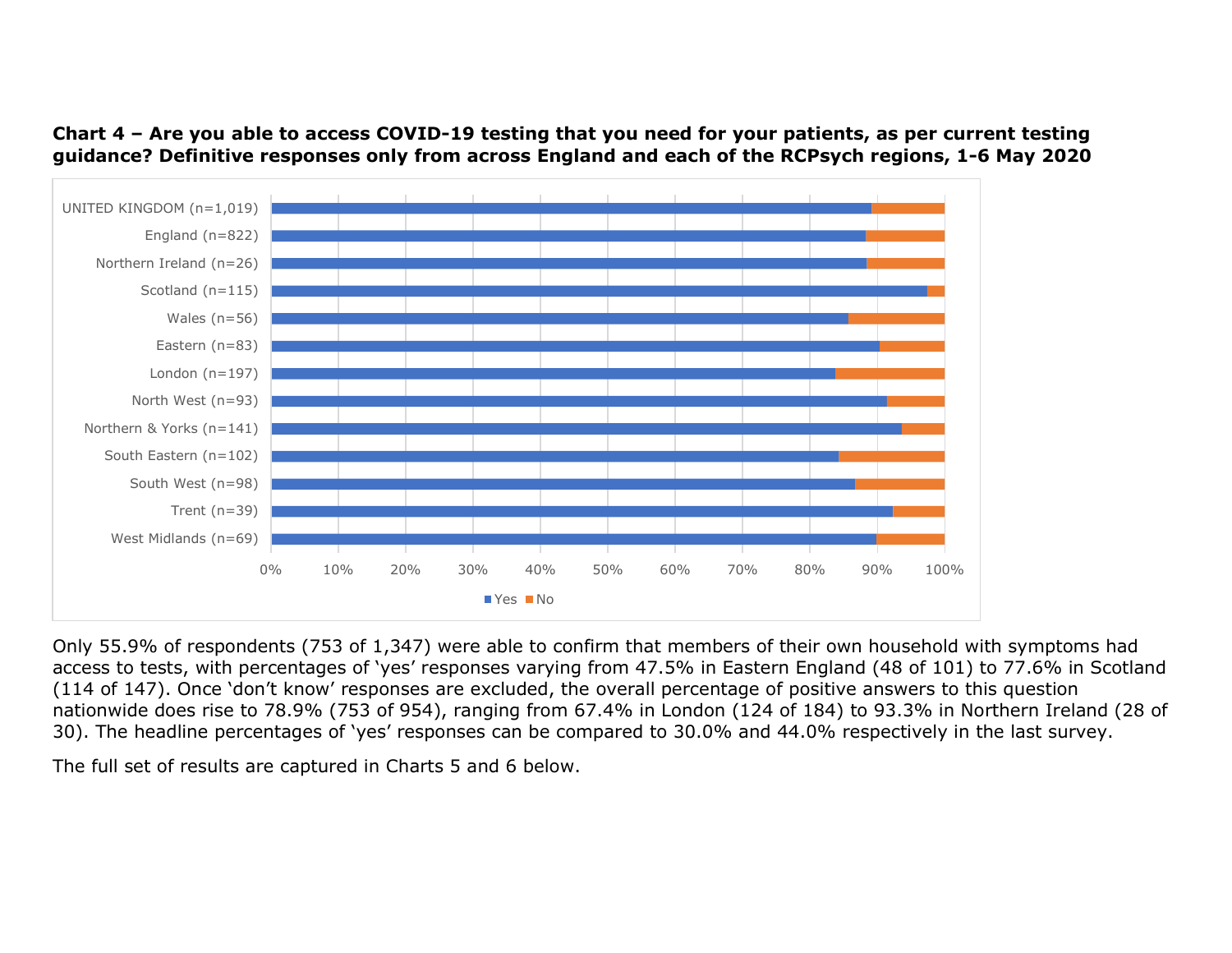Chart 5 – Are you able to access COVID-19 testing that you need for members of your household with symptoms? All responses from across the UK and each of the RCPsych regions, 1-6 May 2020

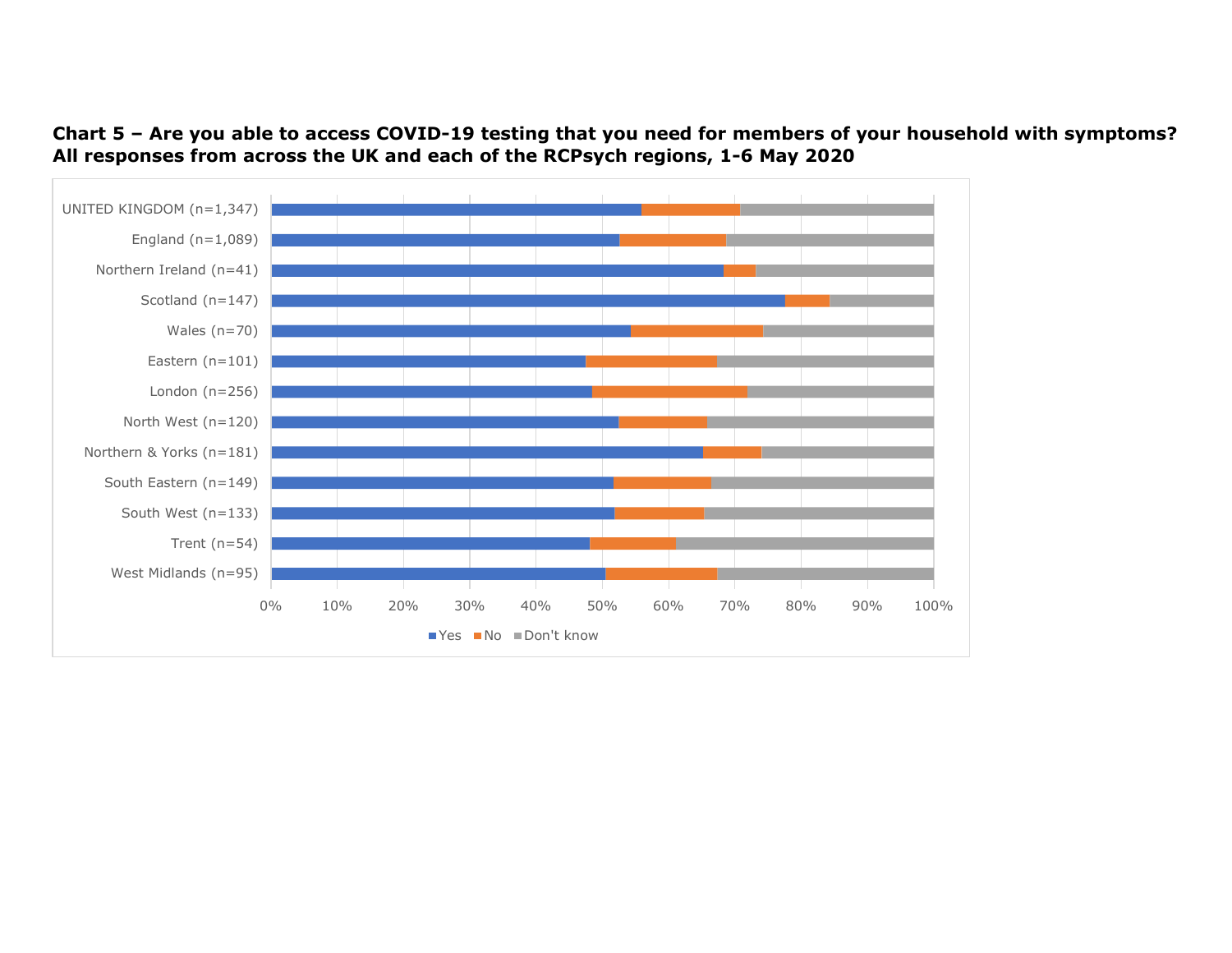Chart 6 – Are you able to access COVID-19 testing that you need for members of your household with symptoms? Definitive responses only from across the UK and each of the RCPsych regions, 1-6 May 2020



Just over three-quarters of all respondents across the UK were able to confirm that they themselves had access to a test if they had symptoms (76.2% or 1,027 of 1,348), with regional and national rates of 'yes' answers varying from 70.5% in South Eastern England (105 of 149) to 88.4% in Scotland (130 of 147). This question had the smallest number of 'don't know responses', at 7.8%. Once these are excluded from the analysis, 90.7% of the members providing definitive responses nationwide confirmed they could access tests in such circumstances (1,027 of 1,132), with the discrepancy found between the region with the lowest percentage of 'yes' responses (London at 82.6%, or 180 of 218) and the highest (Northern Ireland, at 97.2% or 35 of 36) having narrowed considerably from the last survey when it was almost 51 percentage points. The headline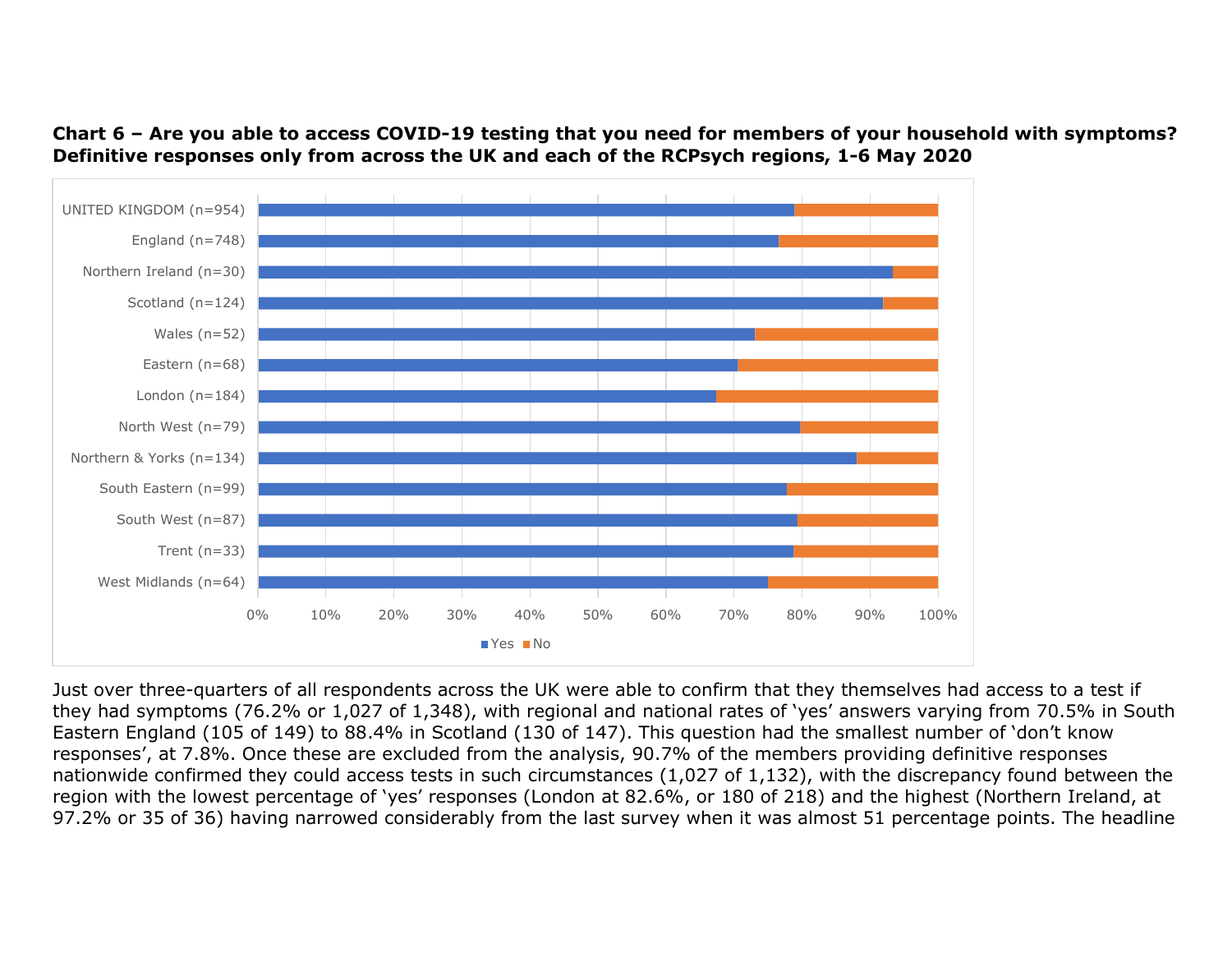percentages of 'yes' responses compare to 50.9% and 67.0% respectively from the previous survey. Full results are illustrated in Charts 7 and 8 below.



#### Chart 7 – Are you able to access COVID-19 testing that you need for yourself, if you have symptoms? All responses from across the UK and each of the RCPsych regions, 1-6 May 2020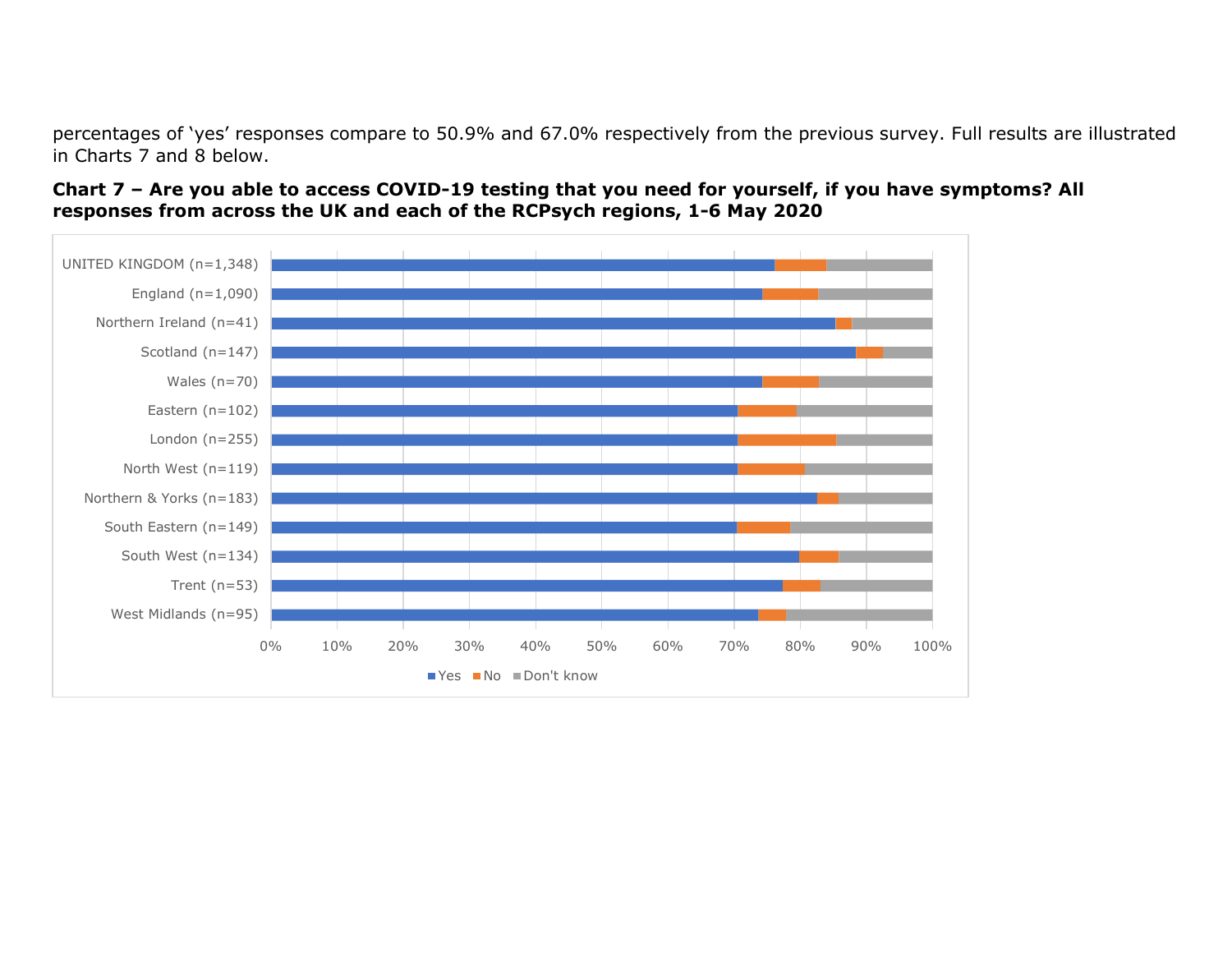Chart 8 – Are you able to access COVID-19 testing that you need for yourself, if you have symptoms? Definitive responses only from across the UK and each of the RCPsych regions, 1-6 May 2020



## How has the wellbeing of psychiatrists been impacted by the pandemic and lockdown?

Overall, 48.6% of 1,369 members from across the UK confirmed their wellbeing had either 'suffered' (43.0%) or 'significantly suffered' (5.6%) as a result of COVID-19 and the lockdown. A majority of respondents from two nations (Scotland – 53.1%, Northern Ireland – 65.9%) and two regions in England (London – 52.7%, South Eastern – 50.3%) confirmed their wellbeing had suffered or significantly suffered.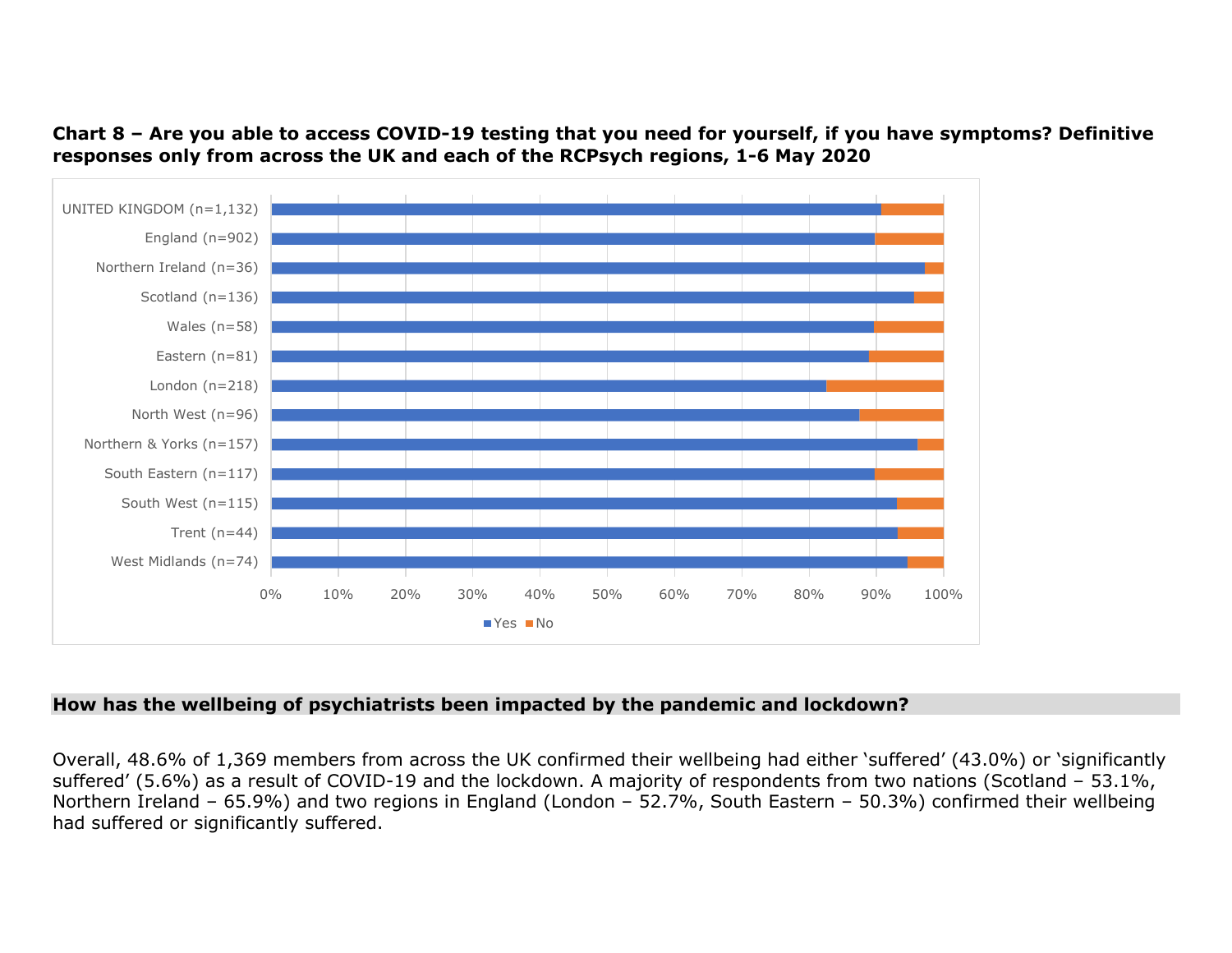Meanwhile a mere 13.1% responded that their wellbeing had 'improved' (11.3%) or 'significantly improved' (1.8%). The highest combined percentages of 'significantly improved' and 'improved' were recorded in Wales (18.3%), the North West of England (18.0%) and the Northern & Yorkshire region (15.1%).